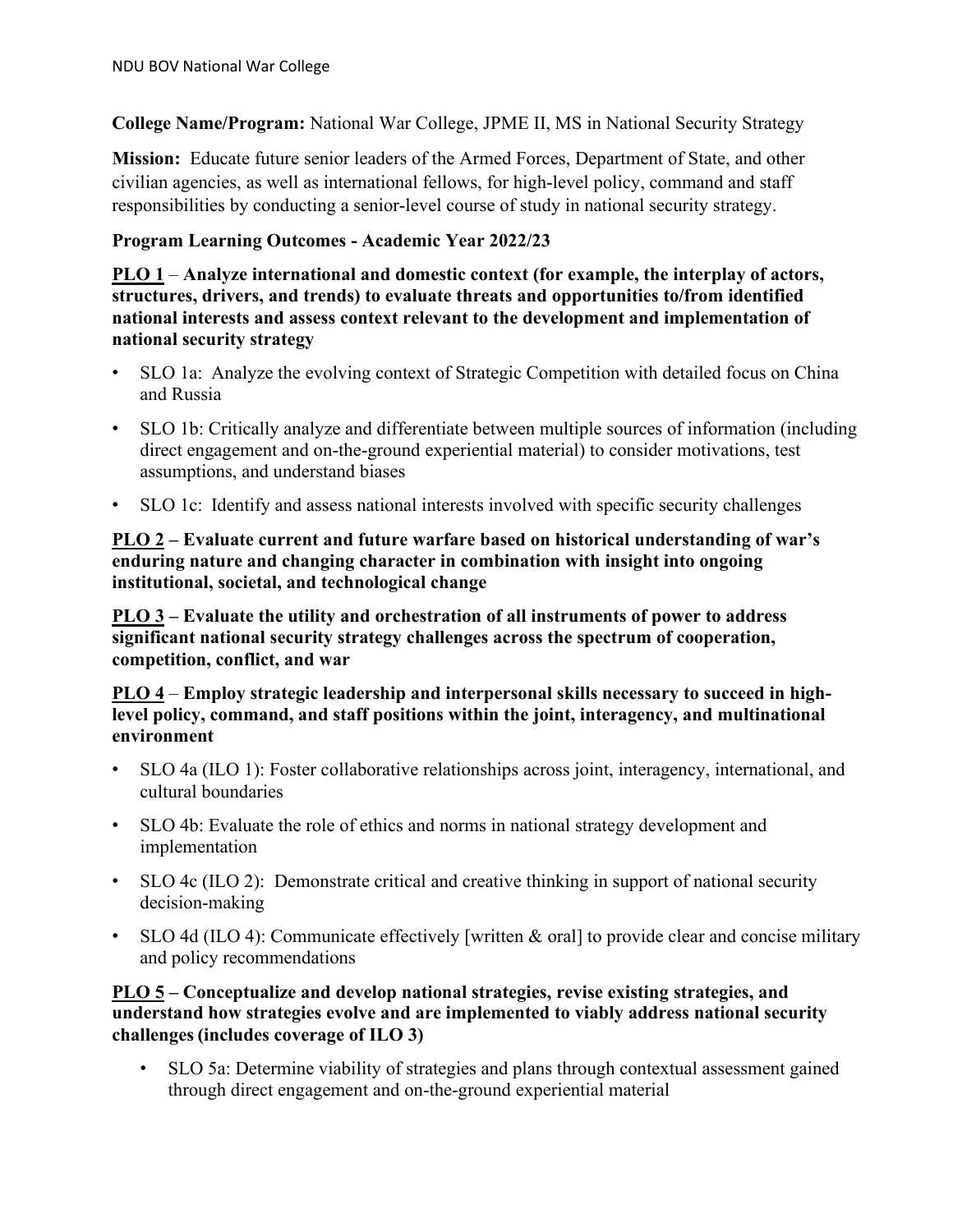# **Emerging Faculty Skill Requirements:**

National security practitioners with terminal degrees in related subject matter. Desired academic backgrounds: Great Power Competition, China, Artificial Intelligence, Climate Change, and Civ-Mil Relations.

# **Curriculum Overview**:

- **NWC 6000, Foundations of Strategic Logic** (5 Credit Hours). Provides students a strong foundation in the key aspects of strategic theory, strategic logic, and strategic leadership, specifically targeting strategic (critical and creative) thinking.
- **NWC 6220, Statecraft and the Evolving Character of War** (5 Credit Hours). Provides students with a detailed analysis of the theories, history, current perspective, and future of war and warfare, focusing on how the character of war and warfare is currently evolving and will continue to evolve over the next  $20 - 50$  years.
- **NWC 6310, Statecraft in the Modern Era** (5 Credit Hours). Provides students with a detailed analysis of the nature, character, utility, and orchestration of the instruments of power and statecraft below the level of armed conflict.
- **NWC 6400, The U.S. Domestic Context** (4 Credit Hours). Builds on course 6500 by focusing on the domestic context and how the US national security enterprise works bureaucratically and culturally to develop and implement strategies.
- **NWC 6500, The Global Context** (4 Credit Hours). Provides students in-depth instruction on assessing the strategic context, focusing on the international context.
- **NWC 6600, National Security Strategy Practicum** (5 Credit Hours). Provides students a practicum in which to test, develop, and finalize their understanding of strategic logic, building to full development of a strategy.
- **NWC 6601, Applications in National Security Strategy** (2 Credit Hours). Builds on Course 6600 taking individual student strategies developed in 6600 and simulating an interagency group to collaboratively develop and present a final group strategy.
- **NWC 6710, Strategic Capstone Exercise** (1 Credit Hour). Provides a final reinforcement across all elements of strategic logic and an assessment of joint and interagency acculturation as well as strategy implementation down to the COCOM level (Commander's Initial Planning Guidance).